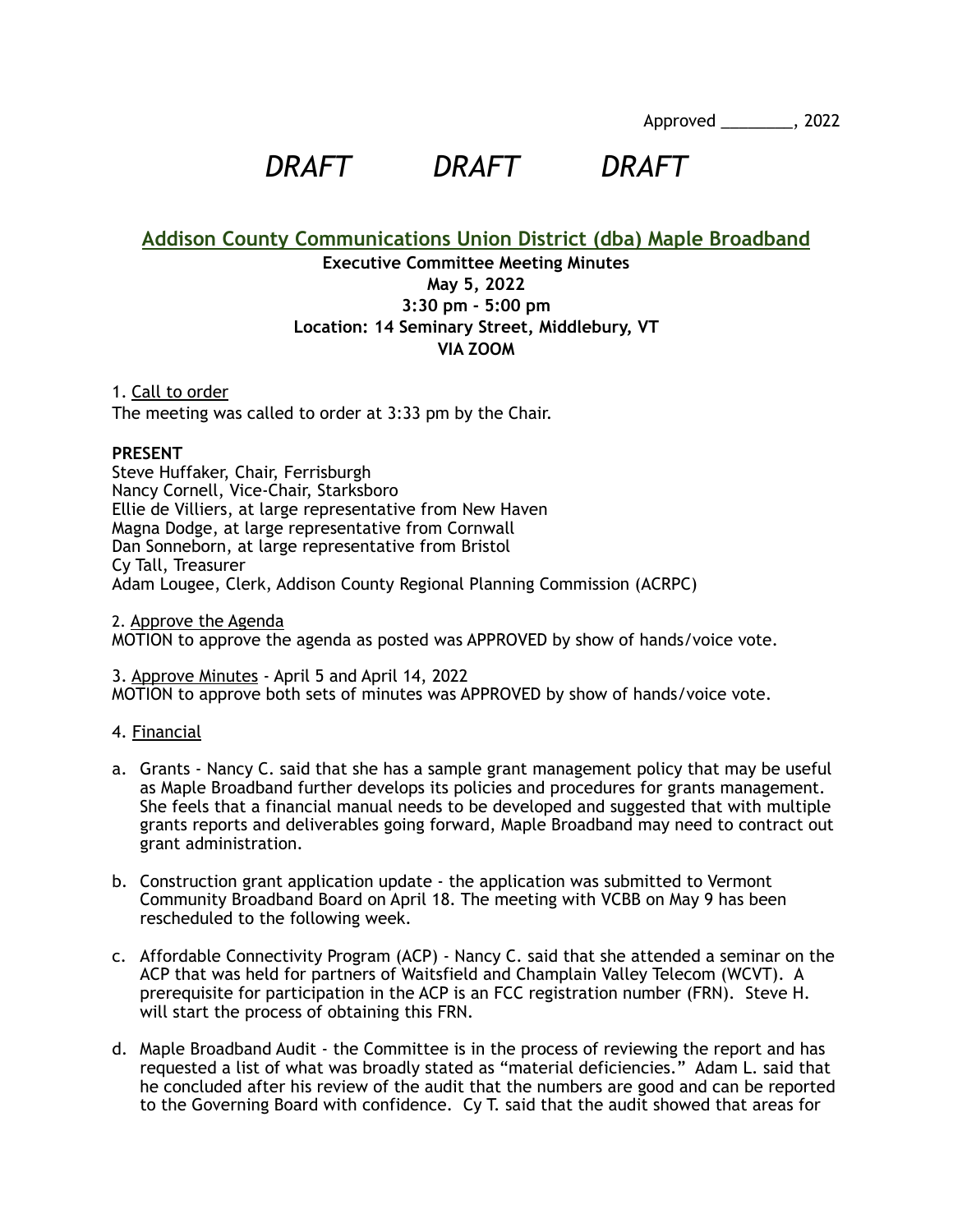improvement include more internal controls, accounting consistency, and changes in the tracking system. MOTION to approve the audit was APPROVED by show of hands/voice vote.

# 5. Operations

- a. GMP coordination update 3 more field surveys have been done.
- b. Insurance update Ellie dV. reported that a property policy is necessary to cover materials in storage, and at this point \$750,000 of coverage is needed. She will find out how much notice Telecom Insurance Group needs to update coverage. At the end of each month, Ellie dV. and Steve H. will review which materials are expected to be delivered in the following month, so that coverage can be updated before the materials arrive.
- c. WCVT secure staging update Steve H. reported that the semi-trailer that was to be the storage unit suddenly became unavailable, and another plan had to be made. The new plan calls for the use of two 40 foot shipping containers at a cost of \$150/month for each container. The delivery of materials will be slightly delayed until the containers have shelves installed and are in place at WCVT.
- d. Materials pre-purchase update smooth efficient process with ordering and credit approval.
- e. Phase I Hub locations update Steve H. said there will be 3 network hubs located across the Phase I area. The process of spotting these hubs is underway. Each hub needs electricity, battery for power during shorter outages, and a generator in the event of longer outages. Magna D. is working on the permitting prong of the process, working with the municipalities where the hubs are proposed to be. Engineering services will be needed in the design and construction of the hubs. Steve H. is heading up the search for the right engineering firm.
- f. Ellie report 4 people filled out the interested in fiber form. Ellie dV. added that suitable responses need to be developed for inquiries from people who have WCVT as their service provider.
- 6. Marketing
- a. Pivot lawyer has reviewed the agreement with Pivot. MOTION to approve the one-year agreement with Pivot was APPROVED by show of hands/voice vote. The start date of this agreement is still is still to be determined, pending confirmation of the construction grant.
- b. CrowdFiber discussion tabled until a question posed to WCVT is answered.
- c. Intern (Sophia) update she will start on June 13, remotely at first
- 7. Other
- a. Onsite Project Representative (OPR) Steve H. explained that this is a technical person who works in the field to ensure overall quality control - for example watching to see that the cabling contractor is doing the work correctly. All agreed that an RFP is needed for this position. Steve H. agreed to draft this RFP by the end of May, and Ellie deV. will help review.